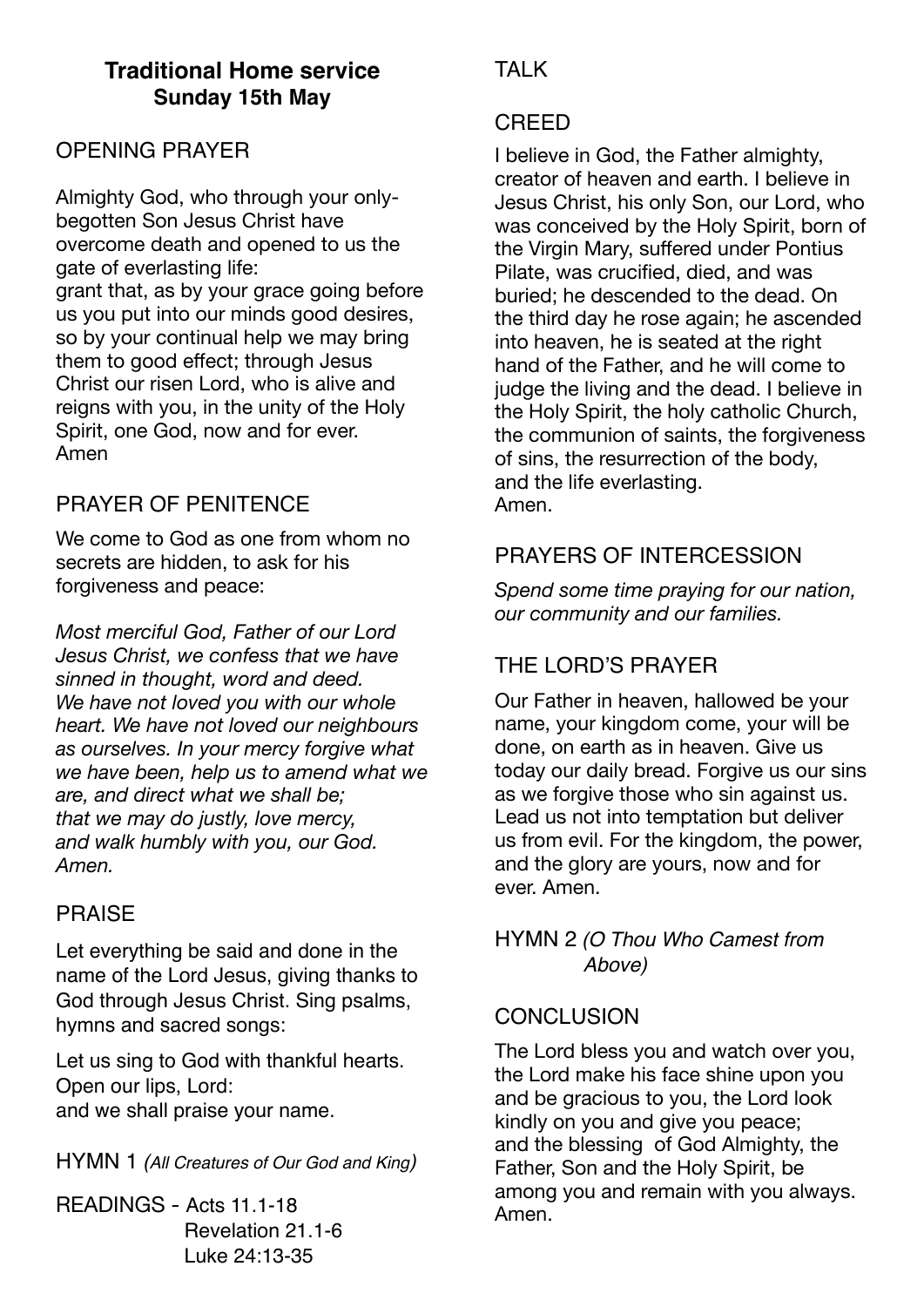## HYMNS TO USE

1 All creatures of our God and king Lift up your voices and with us sing Alleluia, alleluia

Thou burning with golden beam Thou silver moon with softer gleam Alleluia, alleluia, alleluia, alleluia, alleluia,

2 Thou rushing wind that art so strong Ye clouds that sail in heaven a long Alleluia, alleluia Thou rising morn in praise rejoice Ye light of evening find a voice Alleluia, alleluia, alleluia, alleluia, alleluia,

3 Thou flowing water pure and clear Make music for thy Lord to hear Alleluia, alleluia Thou fire so masterful and bright

That gives to man both warmth and light

Alleluia, alleluia, alleluia, alleluia, alleluia,

1 O thou who camest from above the fire celestial to impart, kindle a flame of sacred love on the mean altar of my heart!

2 There let it for thy glory burn with inextinguishable blaze, and trembling to its source return in humble prayer and fervent praise.

3 Jesus, confirm my heart's desire to work, and speak, and think for thee; still let me guard the holy fire, and still stir up the gift in me.

4 Ready for all thy perfect will, my acts of faith and love repeat; till death thy endless mercies seal, and make the sacrifice complete.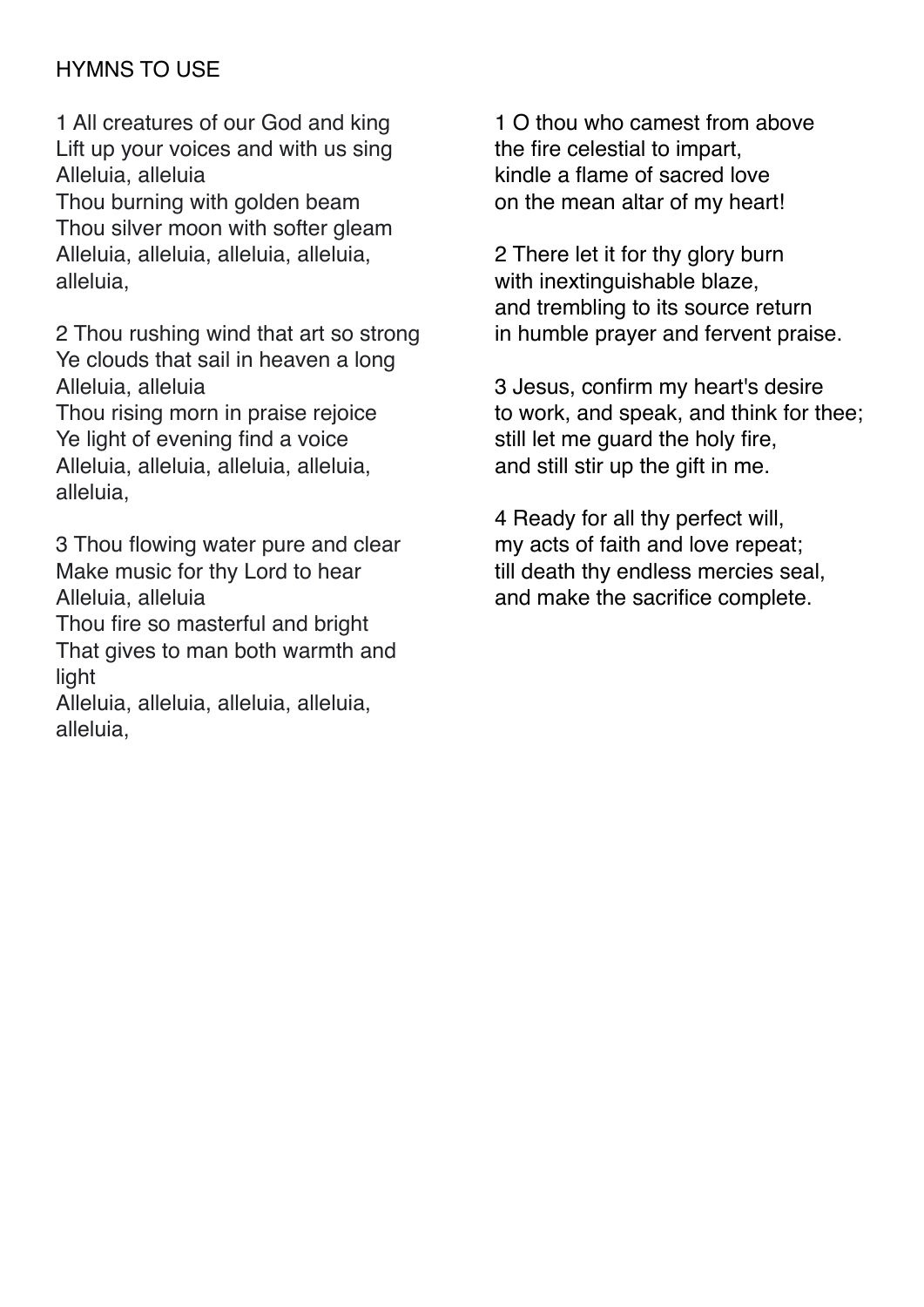Sermon - Louise Morton Open to Jesus… Luke 24:13-35

Tom Wright commentator and bishop ! Calls this story the finest scene Luke ever sketched!

Love that this potentially could of been a married couple! He and others sight John 19 25 at the cross was Mary wife of Clopas, possibly this couple Mary and Cleopas walking home together, that first Easter Day, confused and traumatised!

I also wondered, and another commentary wondered the same ! As Luke is the only one to record the story, was it given to him by Cleopas / Clopas himself? A first hand account ?

And even some commentators wonder was it Luke himself with Cleopas? In short we don't know!

These two, maybe it was two chaps as in the movie! Any way, certainly they were confused and sad, bewildered, and they go walking, a seven mile stretch …possibly going home? Seems likely… It's still Easter Day.

They are in deep conversation….with sadness etched into their faces.

1.Jesus came up and walked with them.

It's like Jesus catches them up, he's going in the same direction away from Jerusalem, love how the cartoon gave him see through hands! He joins them on their journey.

He asks them what they are so intently talking about, basically asking them what's the story they are telling them selves….. Jesus is tender, he's gentle! But he is not slow to challenge, we see this in the gospels many times, and it must be the same for us now!

Depending on which version, he calls them : foolish, senseless! thick headed, slow hearted, dull…

Why can't you simply believe? He urges ..... He is patient with us, but he will also challenge us, call us out of our slumbers, doubts and denials !

We need his version! We need Holy Spirit inspired understanding of His word and our story !

The two walkers had been seeing things the wrong way round!

They were waiting for God to redeem Israel from suffering, but instead he had redeemed Israel through suffering! It was the whole story Jesus was explaining….. not odd verses here and there.

2.Pointing out everything in the scriptures. He shows them a more beautiful story…. He goes through with them the Books of Moses, the prophets,

I'm saddened when Christians don't invest in getting familiar with the Old Testament, it can be hard going, but it's treasure! It gives us the context and understanding for the Gospels and beyond, Tom Wright would suggest it's only in this context of understanding the story of God and Israel that we can truly recognise who Jesus is.

Back in March at New wine leaders, heard a chap called Glenn Packiam from Colorado Springs, one of the things he said relating to this passage; we live in an age of anxiety because of the pressure of writing our own story, we need the relief of turning the pen over to God.

I know many times I have said this!  $\bigcirc$  about the relief of not seeing our lives as all about us! Of seeing our selves as contributing our little puzzle piece to His big picture. It doesn't make us less beloved, it releases us from all sorts of traps ! Over importance, rebellion, anxiety……it releases over us joy and freedom ….

3. He acted as if he was going on but they pressed him to stay.

Jesus would of gone away, without them pressing him to stay, if that had happened would they have always wondered, just who was that ! Would one day the penny of dropped !

With him he wants us to do our part, always two sides, right back to Adam and Eve, and Abraham! Because he is seeking relationship with us.

Recently been dwelling on psalm 18